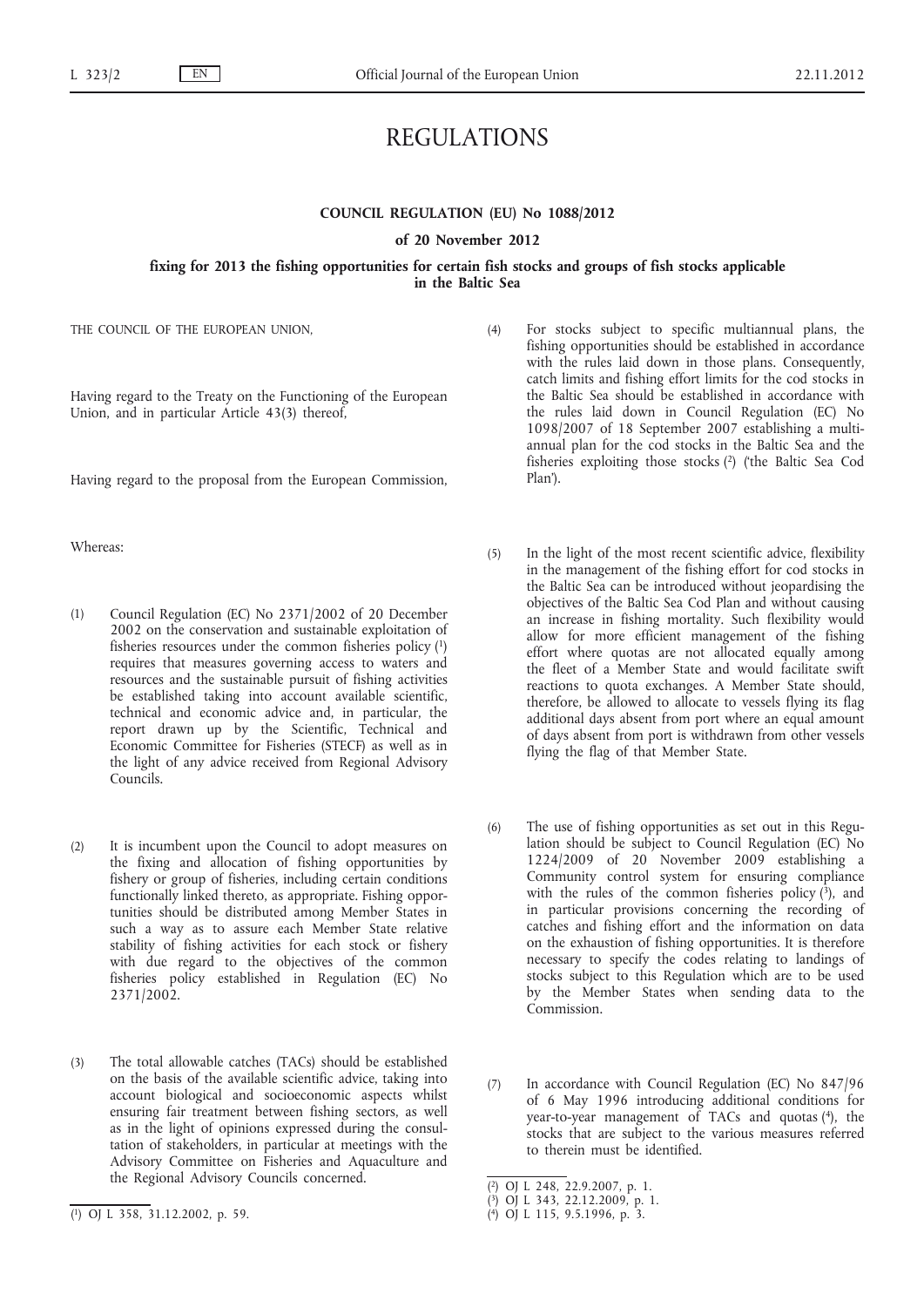(8) In order to avoid interruption of fishing activities and to ensure the livelihoods of Union fishermen, it is important to open the fisheries in question as from 1 January 2013. For reasons of urgency, this Regulation should enter into force immediately after its publication,

HAS ADOPTED THIS REGULATION:

#### CHAPTER I

## **GENERAL PROVISIONS**

#### *Article 1*

### **Subject matter**

This Regulation fixes the fishing opportunities for certain fish stocks and groups of fish stocks in the Baltic Sea for 2013.

## *Article 2*

#### **Scope**

This Regulation shall apply to Union vessels operating in the Baltic Sea.

### *Article 3*

## **Definitions**

For the purposes of this Regulation the following definitions shall apply:

- (a) 'International Council for the Exploration of the Sea (ICES) zones' means the geographical areas specified in Annex I to Council Regulation (EC) No 2187/2005 of 21 December 2005 for the conservation of fishery resources through technical measures in the Baltic Sea, the Belts and the Sound  $(1)$ ;
- (b) 'Baltic Sea' means ICES Subdivisions 22-32;
- (c) 'Union vessel' means a fishing vessel flying the flag of a Member State and registered in the Union;
- (d) 'total allowable catch' (TAC) means the quantity that can be taken from each stock each year;
- (e) 'quota' means a proportion of the TAC allocated to the Union, a Member State or a third country;
- (f) 'day absent from port' means any continuous period of 24 hours or part thereof during which a vessel is absent from port.
- ( 1) OJ L 349, 31.12.2005, p. 1.

## CHAPTER II

### **FISHING OPPORTUNITIES**

# *Article 4*

# **TACs and allocations**

The TACs, the quotas and the conditions functionally linked thereto, where appropriate, are set out in Annex I.

### *Article 5*

#### **Special provisions on allocations**

1. The allocation of fishing opportunities among Member States as set out in this Regulation shall be without prejudice to:

- (a) exchanges made pursuant to Article 20(5) of Regulation (EC) No 2371/2002;
- (b) reallocations made pursuant to Article 37 of Regulation (EC) No 1224/2009;
- (c) additional landings allowed under Article 3 of Regulation (EC) No 847/96;
- (d) quantities withheld in accordance with Article 4 of Regulation (EC) No 847/96;
- (e) deductions made pursuant to Articles 37, 105, 106 and 107 of Regulation (EC) No 1224/2009.

2. Except where otherwise specified in Annex I to this Regulation, Article 3 of Regulation (EC) No 847/96 shall apply to stocks subject to a precautionary TAC, and Article 3(2) and (3) and Article 4 of that Regulation shall apply to stocks subject to an analytical TAC.

## *Article 6*

## **Conditions for landing catches and by-catches**

Fish from stocks for which catch limits are established shall be retained on board or landed only if the catches have been taken by vessels of a Member State having a quota and that quota is not exhausted.

### *Article 7*

#### **Fishing effort limits**

1. Fishing effort limits are set out in Annex II.

2. The limits referred to in paragraph 1 shall also apply to ICES Subdivisions 27 and 28.2, unless the Commission has taken a decision in accordance with Article 29(2) of Regulation (EC) No 1098/2007 to exclude those Subdivisions from the restrictions provided for in Article 8(1)(b), Article 8(3), (4) and (5), and Article 13 of that Regulation.

The limits referred to in paragraph 1 shall not apply to ICES Subdivision 28.1, unless the Commission has taken a decision in accordance with Article 29(4) of Regulation (EC) No 1098/2007 that the restrictions provided for in Article  $8(1)(b)$ , and Article  $8(3)$ , (4) and (5) of Regulation (EC) No 1098/2007 shall apply to that Subdivision.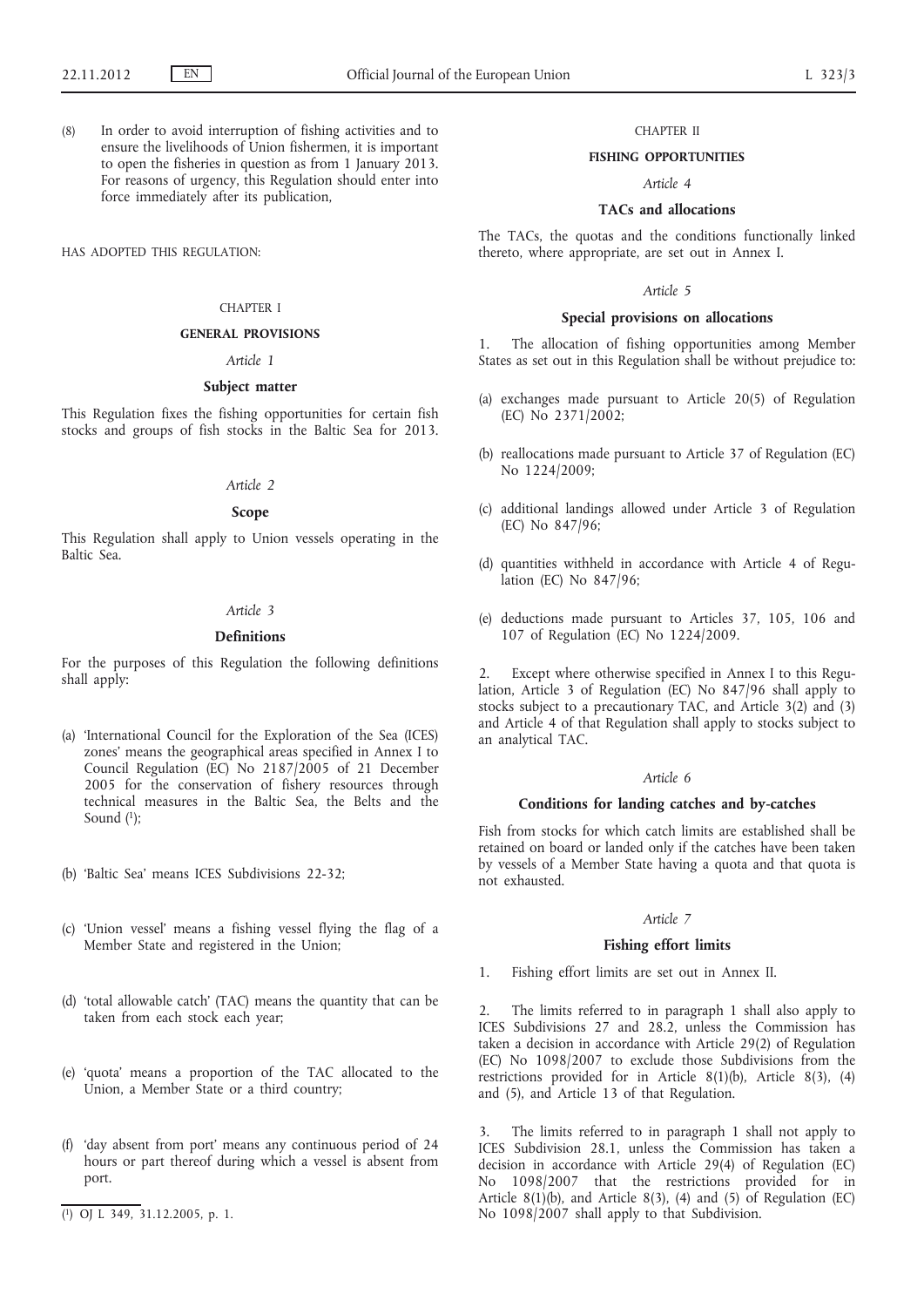## CHAPTER III

#### **FINAL PROVISIONS**

*Article 8*

# **Data transmission**

When, pursuant to Articles 33 and 34 of Regulation (EC) No 1224/2009, Member States send the Commission data relating to landings of quantities of stocks caught, they shall use the stock codes set out in Annex I to this Regulation.

*Article 9*

## **Entry into force**

This Regulation shall enter into force on the day following its publication in the *Official Journal of the European Union*.

It shall apply from 1 January 2013.

This Regulation shall be binding in its entirety and directly applicable in all Member States.

Done at Brussels, 20 November 2012.

*For the Council The President* A. D. MAVROYIANNIS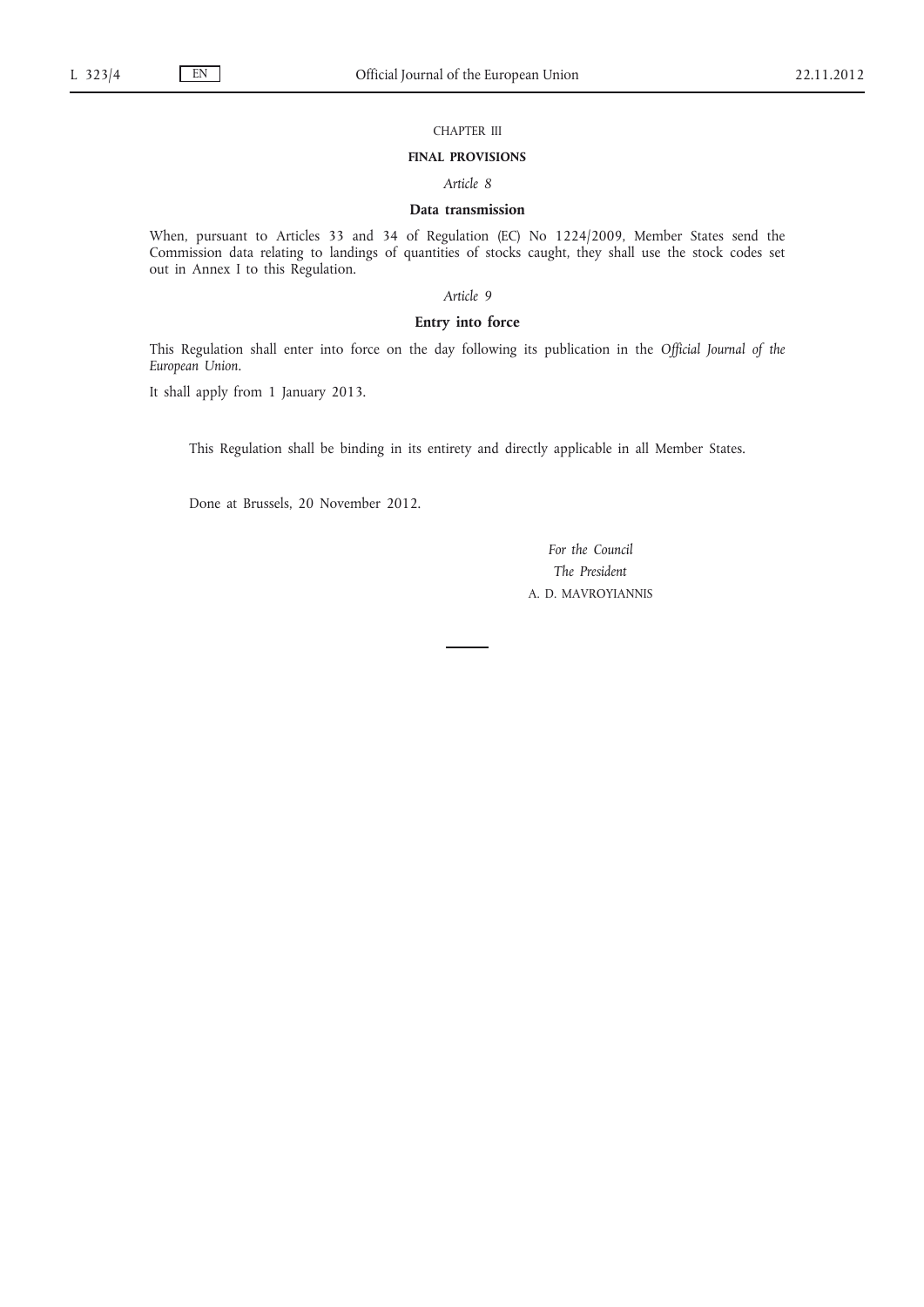# *ANNEX I*

#### **TACs APPLICABLE TO UNION VESSELS IN AREAS WHERE TACs EXIST BY SPECIES AND BY AREA**

The following tables set out the TACs and quotas (in tonnes live weight, except where otherwise specified) by stock, and conditions functionally linked thereto, where appropriate.

The references to fishing zones are references to ICES zones, unless otherwise specified.

Within each area, fish stocks are referred to following the alphabetical order of the Latin names of the species.

For the purposes of this Regulation, the following comparative table of Latin names and common names is provided:

| Scientific name       | Alpha-3 code | Common name     |
|-----------------------|--------------|-----------------|
| Clupea harengus       | <b>HER</b>   | Herring         |
| Gadus morhua          | COD          | Cod             |
| Pleuronectes platessa | PLE          | Plaice          |
| Salmo salar           | <b>SAL</b>   | Atlantic salmon |
| Sprattus sprattus     | <b>SPR</b>   | Sprat           |
|                       |              |                 |

| Species:   | Herring<br>Clupea harengus | Zone: | Subdivisions 30-31<br>HER/3D30.; HER/3D31. |
|------------|----------------------------|-------|--------------------------------------------|
| Finland    | 86 905                     |       |                                            |
| Sweden     | 19 09 5                    |       |                                            |
| Union      | 106 000                    |       |                                            |
| <b>TAC</b> | 106 000                    |       | Analytical TAC                             |

| Species:   | Herring<br>Clupea harengus | Zone: | Subdivisions 22-24<br>HER/3B23.; HER/3C22.; HER/3D24.                                                                                    |
|------------|----------------------------|-------|------------------------------------------------------------------------------------------------------------------------------------------|
| Denmark    | 3 6 1 7                    |       |                                                                                                                                          |
| Germany    | 14 2 3 4                   |       |                                                                                                                                          |
| Finland    | 2                          |       |                                                                                                                                          |
| Poland     | 3 3 5 7                    |       |                                                                                                                                          |
| Sweden     | 4 5 9 0                    |       |                                                                                                                                          |
| Union      | 25 800                     |       |                                                                                                                                          |
| <b>TAC</b> | 25 800                     |       | Analytical TAC<br>Article 3 of Regulation (EC) No 847/96 does<br>not apply.<br>Article 4 of Regulation (EC) No 847/96 does<br>not apply. |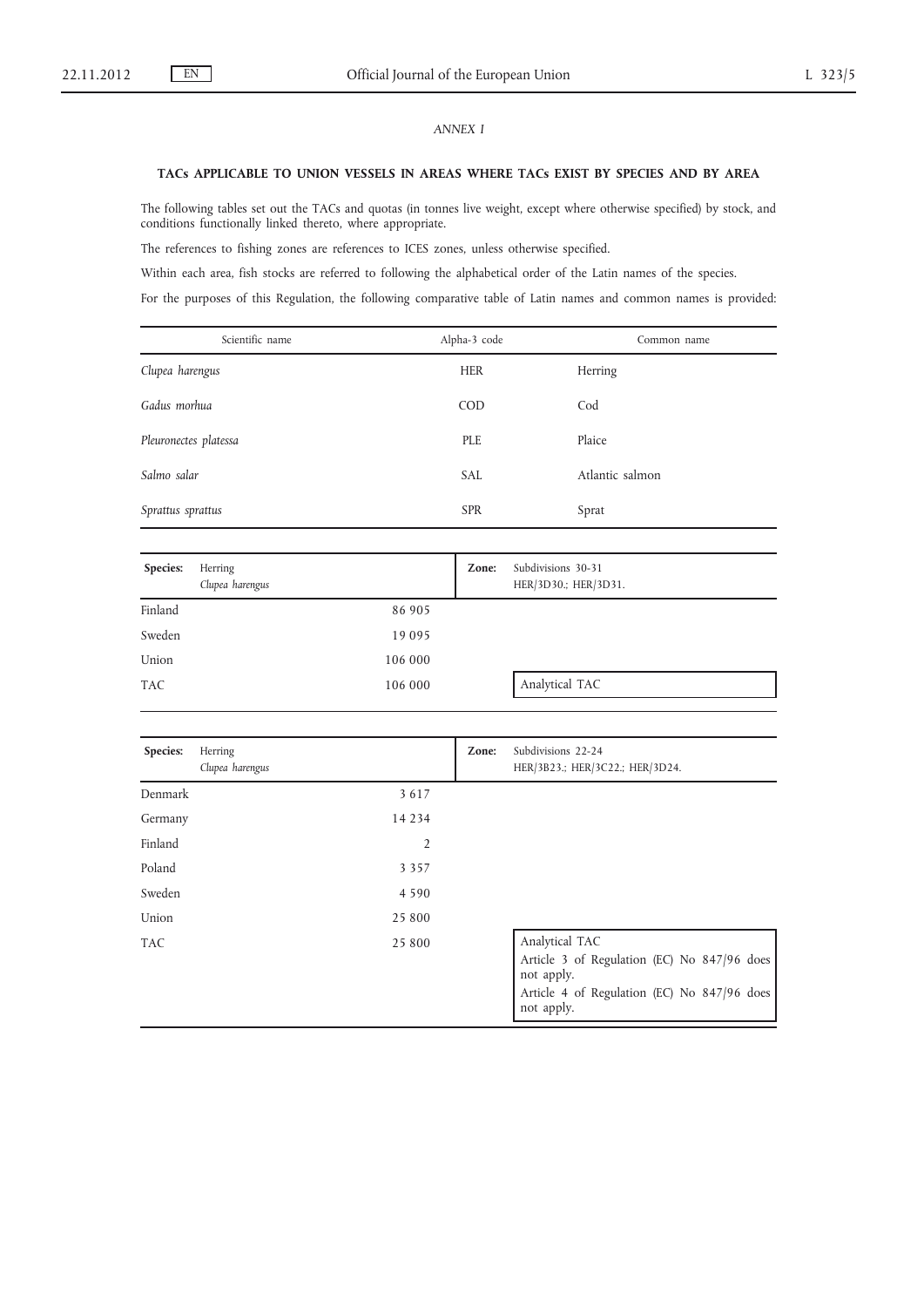| Species:   | Herring<br>Clupea harengus |              | Zone: | Union waters of Subdivisions 25-27, 28.2, 29 and 32<br>HER/3D25.; HER/3D26.; HER/3D27.; HER/3D28.2;<br>HER/3D29.; HER/3D32.     |
|------------|----------------------------|--------------|-------|---------------------------------------------------------------------------------------------------------------------------------|
| Denmark    |                            | 1984         |       |                                                                                                                                 |
| Germany    |                            | 526          |       |                                                                                                                                 |
| Estonia    |                            | 10 13 1      |       |                                                                                                                                 |
| Finland    |                            | 19 7 7 6     |       |                                                                                                                                 |
| Latvia     |                            | 2 5 0 0      |       |                                                                                                                                 |
| Lithuania  |                            | 2 6 3 3      |       |                                                                                                                                 |
| Poland     |                            | 22 468       |       |                                                                                                                                 |
| Sweden     |                            | 30 162       |       |                                                                                                                                 |
| Union      |                            | 90 180       |       |                                                                                                                                 |
| <b>TAC</b> |                            | Not relevant |       | Analytical TAC                                                                                                                  |
|            |                            |              |       |                                                                                                                                 |
| Species:   | Herring<br>Clupea harengus |              | Zone: | Subdivision 28.1<br>HER/03D.RG                                                                                                  |
| Estonia    |                            | 14 1 20      |       |                                                                                                                                 |
| Latvia     |                            | 16 45 6      |       |                                                                                                                                 |
| Union      |                            | 30 576       |       |                                                                                                                                 |
| <b>TAC</b> |                            | 30 576       |       | Analytical TAC                                                                                                                  |
|            |                            |              |       |                                                                                                                                 |
| Species:   | Cod<br>Gadus morhua        |              | Zone: | Union waters of Subdivisions 25-32<br>COD/3D25.; COD/3D26.; COD/3D27.; COD/3D28.;<br>COD/3D29.; COD/3D30.; COD/3D31.; COD/3D32. |
| Denmark    |                            | 14 14 3      |       |                                                                                                                                 |
| Germany    |                            | 5 6 2 6      |       |                                                                                                                                 |
| Estonia    |                            | 1 3 7 8      |       |                                                                                                                                 |
| Finland    |                            | 1 0 8 2      |       |                                                                                                                                 |
| Latvia     |                            | 5 2 5 9      |       |                                                                                                                                 |
| Lithuania  |                            | 3 4 6 4      |       |                                                                                                                                 |
| Poland     |                            | 16 28 5      |       |                                                                                                                                 |
| Sweden     |                            | 14 3 28      |       |                                                                                                                                 |
| Union      |                            | 61 565       |       |                                                                                                                                 |
| TAC        |                            | Not relevant |       | Analytical TAC                                                                                                                  |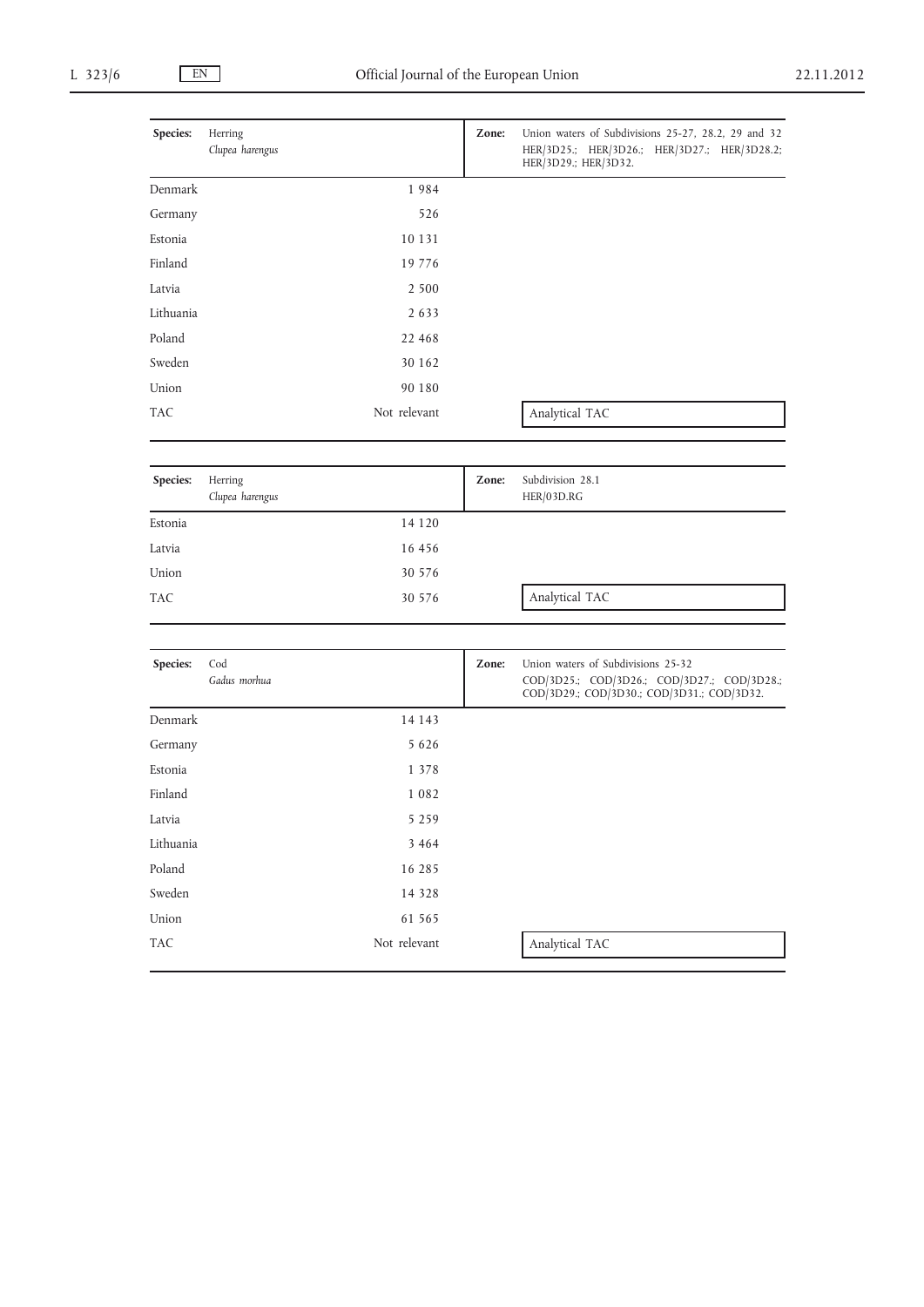| Species:   | Cod<br>Gadus morhua | Zone: | Subdivisions 22-24<br>COD/3B23.; COD/3C22.; COD/3D24.                                                                  |
|------------|---------------------|-------|------------------------------------------------------------------------------------------------------------------------|
| Denmark    | 8749                |       |                                                                                                                        |
| Germany    | 4 2 7 7             |       |                                                                                                                        |
| Estonia    | 194                 |       |                                                                                                                        |
| Finland    | 172                 |       |                                                                                                                        |
| Latvia     | 724                 |       |                                                                                                                        |
| Lithuania  | 469                 |       |                                                                                                                        |
| Poland     | 2 3 4 1             |       |                                                                                                                        |
| Sweden     | 3 1 1 7             |       |                                                                                                                        |
| Union      | 20 043              |       |                                                                                                                        |
| <b>TAC</b> | 20 043              |       | Analytical TAC                                                                                                         |
|            |                     |       | Article 3 of Regulation (EC) No 847/96 does<br>not apply.<br>Article 4 of Regulation (EC) No 847/96 does<br>not apply. |

| Species:   | Plaice<br>Pleuronectes platessa | Zone: | Union waters of Subdivisions 22-32<br>PLE/3B23.; PLE/3C22.; PLE/3D24.;<br>PLE/3D25.;<br>PLE/3D26.; PLE/3D27.; PLE/3D28.;<br>PLE/3D29.;<br>PLE/3D30.; PLE/3D31.; PLE/3D32. |
|------------|---------------------------------|-------|---------------------------------------------------------------------------------------------------------------------------------------------------------------------------|
| Denmark    | 2 4 4 3                         |       |                                                                                                                                                                           |
| Germany    | 271                             |       |                                                                                                                                                                           |
| Poland     | 511                             |       |                                                                                                                                                                           |
| Sweden     | 184                             |       |                                                                                                                                                                           |
| Union      | 3 4 0 9                         |       |                                                                                                                                                                           |
| <b>TAC</b> | 3 4 0 9                         |       | Precautionary TAC                                                                                                                                                         |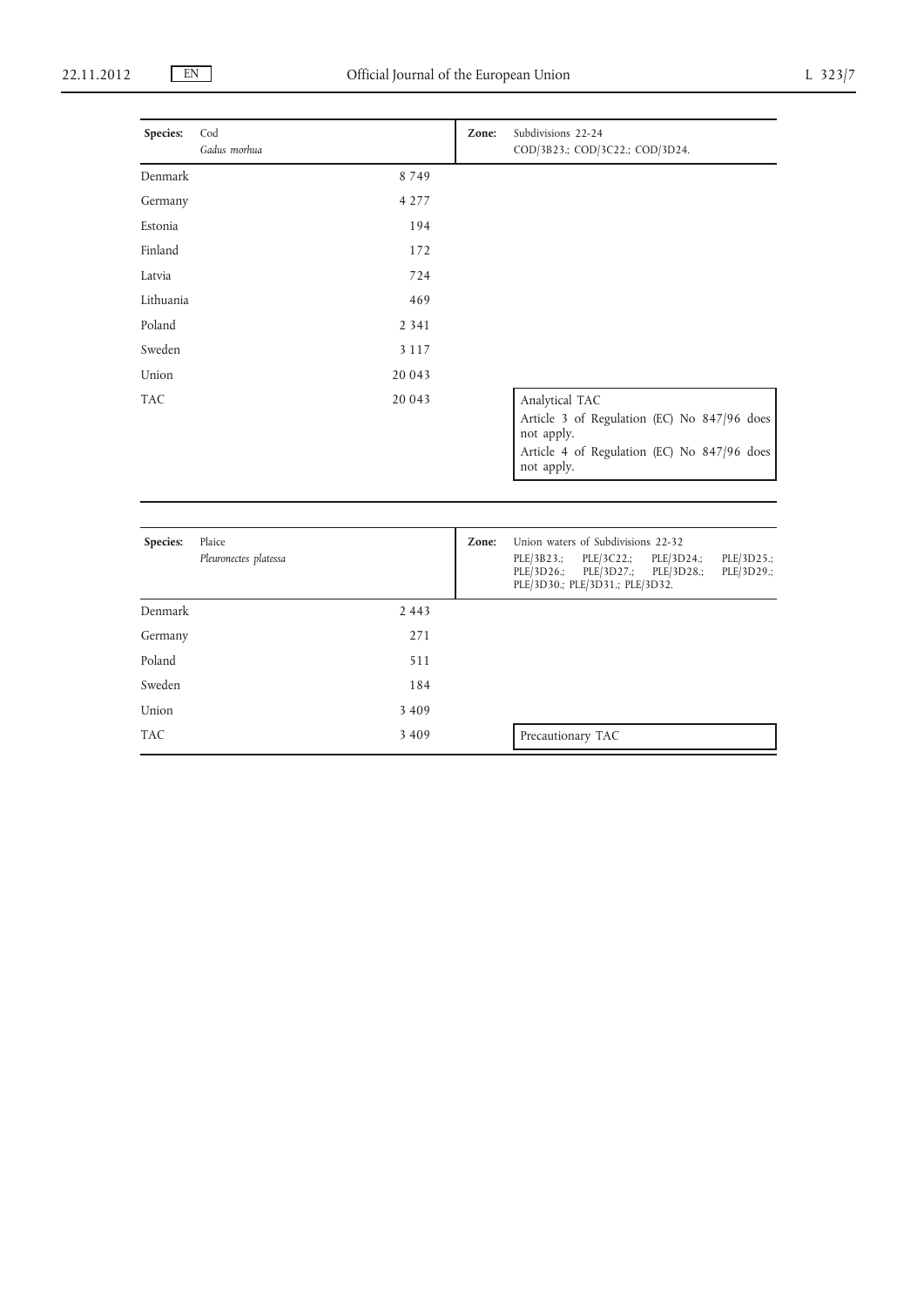| Species:   | Atlantic salmon<br>Salmo salar |                          | Zone: | Union waters of Subdivisions 22-31<br>SAL/3B23.;<br>$SAL/3C22$ .;<br>SAL/3D26.;<br>SAL/3D27.;<br>SAL/3D30.; SAL/3D31.                    | SAL/3D24.;<br>$SAL/3D28$ .; | SAL/3D25.;<br>$SAL/3D29$ .; |
|------------|--------------------------------|--------------------------|-------|------------------------------------------------------------------------------------------------------------------------------------------|-----------------------------|-----------------------------|
| Denmark    |                                | 22 538 $(1)$             |       |                                                                                                                                          |                             |                             |
| Germany    |                                | 2508(1)                  |       |                                                                                                                                          |                             |                             |
| Estonia    |                                | 2,291(1)                 |       |                                                                                                                                          |                             |                             |
| Finland    |                                | $28103$ ( <sup>1</sup> ) |       |                                                                                                                                          |                             |                             |
| Latvia     |                                | 14 335 $(1)$             |       |                                                                                                                                          |                             |                             |
| Lithuania  |                                | $1,685($ <sup>1</sup> )  |       |                                                                                                                                          |                             |                             |
| Poland     |                                | $6837$ (1)               |       |                                                                                                                                          |                             |                             |
| Sweden     |                                | 30 465 $(1)$             |       |                                                                                                                                          |                             |                             |
| Union      |                                | 108 762 $(1)$            |       |                                                                                                                                          |                             |                             |
| <b>TAC</b> |                                | Not relevant             |       | Analytical TAC<br>Article 3 of Regulation (EC) No 847/96 does<br>not apply.<br>Article 4 of Regulation (EC) No 847/96 does<br>not apply. |                             |                             |

( 1) Expressed by number of individual fish.

 $\mathcal{L}=\mathcal{L}$ 

 $\mathcal{L}=\mathcal{L}$ 

| Species:   | Atlantic salmon<br>Salmo salar |                     | Zone: | Union waters of Subdivision 32<br>SAL/3D32. |
|------------|--------------------------------|---------------------|-------|---------------------------------------------|
| Estonia    |                                | 1581 <sup>(1)</sup> |       |                                             |
| Finland    |                                | 13 8 3 8 $(1)$      |       |                                             |
| Union      |                                | 15 4 19 $(1)$       |       |                                             |
| <b>TAC</b> |                                | Not relevant        |       | Precautionary TAC                           |

( 1) Expressed by number of individual fish.